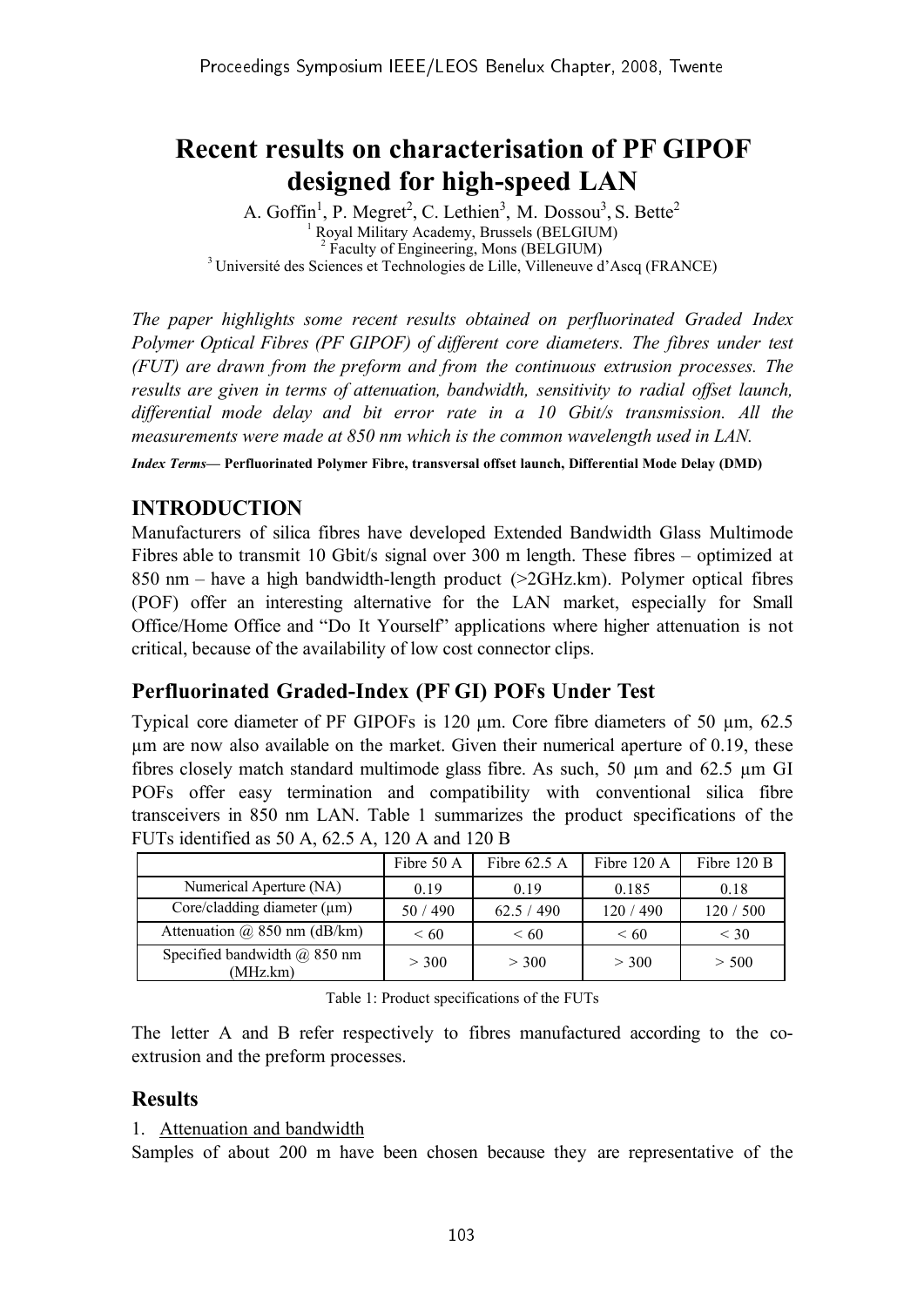distance to be spanned in most preinstalled multimode fibre indoor applications [1]. Table 2 gives the length of the FUTs determined by the backscattering technique. Fig 1 shows the corresponding OTDR traces. Contrary to sample 120 B (preform process), diffusion and absorption centres are observed on the FUTs of type A, more specifically on sample 50 A. The non homogeneities result from extrinsic causes inherent to the coextrusion process and explain the higher attenuation of the fibres of type A (see Table 1, row 3).



Attenuation and bandwidth are measured under underfilled launch conditions (see results table 2). These typical conditions are commonly used when VCSELs operate as light sources for short to medium distance LAN applications. The baseband response is obtained in the time-domain via an optical sampling oscilloscope (OSO) of wide bandwidth ( $> 20$  GHz) and wide effective detector area (2.5 mm x 1.5 mm). The deconvolved impulse response is calculated from the broadening of a narrow input pulse (50ps) at the output of the fibre under test.

| <b>FIBRES</b> | <b>OTDR</b>       |       | <b>OSO</b>    |
|---------------|-------------------|-------|---------------|
|               | ATT@ 850 (dB/km)) | m)    | BP@ 850 (GHz) |
| 120 B         | 26.45             | 198.2 |               |
| 120 A         | 58.1              | 195.6 | 3.2           |
| 62.5 A        | 51                | 198.6 | 2.6           |
| 50 A          | 53.7              | 197   | -6            |

Table 2: Lengths, attenuation and bandwidth of the FUT

2. Baseband responses versus radial offsets of a restricted launch spot [2]

The launching optics in Fig 2 is composed of a lead-in fibre, two lenses, two x y z high precision translators, one beam splitter and a viewing system. The measured insertion loss of the launching optics set-up is 5dB. The transversal offset of the launched spot on the core of the FUT is monitored via the beam splitter thanks to a viewing system.

Given the Lagrange-Helmholtz invariant calculus, the diameter of the launched spot and its numerical aperture can be calculated in function of the core diameter of the lead-in fibre, of its NA and of the focus lengths of lenses  $L_1$  and  $L_2$ . Various launch conditions, from OFL (Overfilled Launch) to UML (Underfilled Launch) and even RFL (Restricted Filled Launch), can be obtained by appropriate selection of  $L_1$ ,  $L_2$  and the lead-in fibres (SMF, MMF 50  $\mu$ m, MMF 62.5  $\mu$ m,...). Fig 4 illustrates the evolution modal bandwidth in function of the transversal offset when a restricted launch spot stimulates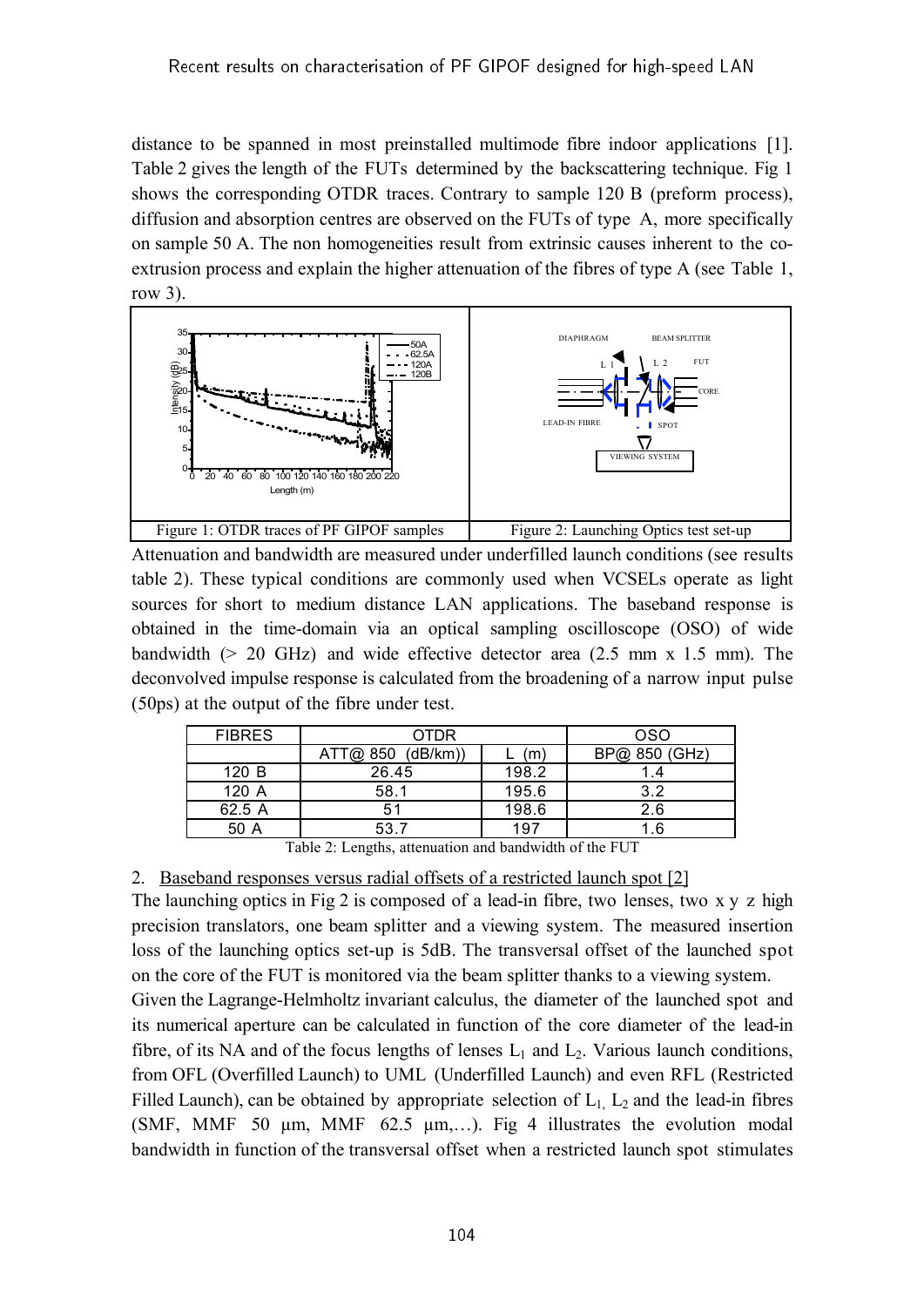the fibre under test. Contrary to samples of type A, PF GIPOF drawn from a preform [3] is not sensitive to transversal offsets. Near field patterns (NFP) at the output of the FUTs confirm these results (see Fig. 5 and 6).



# 3. Differential Mode Delays

Depending on the index profile and the wavelength, mode groups propagate at different velocities and the difference in propagation time between the fastest and the slowest mode groups is known as the Differential Mode Delays. Table 3 gives the DMD for the four samples. Using the test setup described above, the normalized DMD is calculated according to formula (1) :

$$
DMD = \frac{\left|T_{slow} - T_{fast}\right| \Delta T_{Short\_length}}{length} \tag{1}
$$

In (1),  $T_{slow}$  and  $T_{fast}$  represent respectively the transit times of the slowest and the fastest modes measured at 25% of their maximum intensity,  $\Delta_{Tshort length}$  is the pulse width at 25% measured at the output of the fibre under test of 1 m.

| FI IT                                         | 120A | 120 <sub>B</sub> | 62.5A | 50A  |  |  |
|-----------------------------------------------|------|------------------|-------|------|--|--|
| DMD (ps/m)                                    |      | 3.97             |       | 3.68 |  |  |
| Table 3 – Differential Mode Delay of the FUTs |      |                  |       |      |  |  |

Fig 7 illustrates the transit time of various mode groups excited in fibre 120 B



Fig. 7 – Impulse response versus radial offset launch

As well known [4], DMD can degrade the modal bandwidth of the fibre. DMD indicates also how bandwidth changes with the launching conditions. Results in Table 3 confirm the results of Figure 4 for zero offset.

# 4. Bit Error Rate (BER) results at 10 Gbit/s

The performance of the transmission (samples 50 A and 120 B) is analysed in terms of BER (Bit Error Rate) and power penalty. The evaluation has been conducted with cost